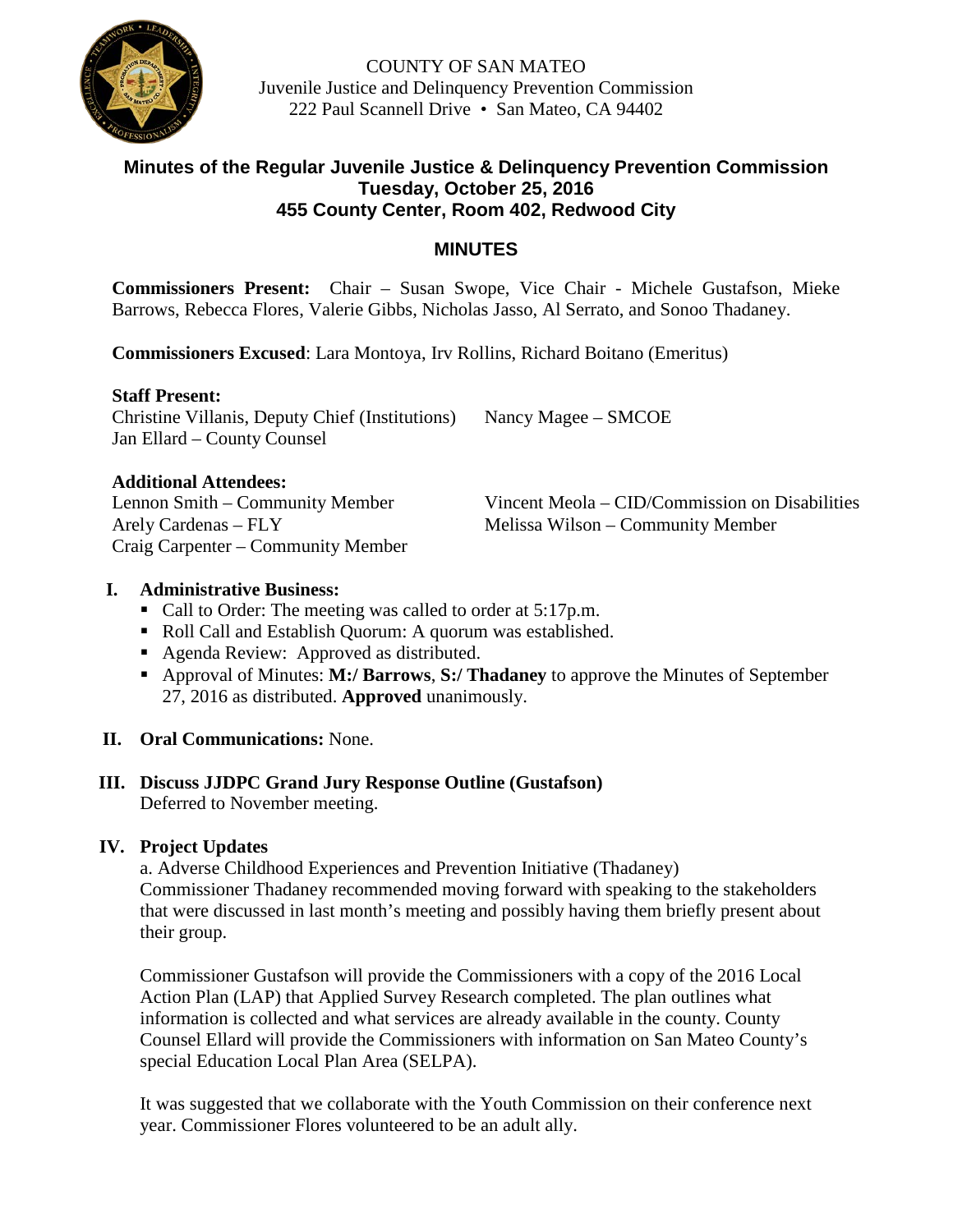- b. Group Home/Dependency Youth Project (Barrows)
	- i. Update on the Child Welfare Continuum of Care Nothing new.

ii. Meeting of County JJCs and JJDPCs in Sonoma -- Commissioners Swope and Gustafson will attend the November 5 meeting in Sebastopol and report back to the Commission next month.

#### **V. Probation Remarks (Villanis)**

Deputy Chief Villanis updated the Commission on the security upgrades being installed at Youth Services Center. Forrest housing unit is almost completed. There were a few glitches that the vendor is fixing. Youth are now housed in all three Forest units. Work has begun on the Pine housing unit. It will take approximately three weeks to complete. After that, they will move on to Elm building. There will be audio/visual capability in all of the units. The project should be completed by December or January.

One unit will be closed because of reduced staff coverage. The Human Resources Department approved converting six Group Supervisor II positions to Group Supervisor III positions. This change must be approved by the Board of Supervisors. An Institution Services Manager (ISM) position is open for the graveyard shift. The previous ISM is now the Compliance Officer.

The new computer system for the department will go live on December 5, 2016.

#### **VI. San Mateo County Office of Education (Magee)**

Nancy Magee reported on the Imagine Bus art show held October 21, 2016 at YSC. Youth presented their artwork and answered questions from guests.

Chrome books are now ready for use at Camp Kemp, Camp Glenwood and Canyon Oaks. There will be one classroom at each facility that will use the Chrome books for the personalized learning model.

Five youth who have GEDs or graduated high school are taking a 10-12 week class with a Notre Dame de Namur University instructor designed to help them prepare for college. Participation is voluntary.

Career Wheel is another class made available to youth who have graduated high school. A instructor from College of San Mateo provides them information on the available programs, certificates they can receive, and different subject areas available. Approximately 30 youth are in this class.

## **VII. Private Defender Program Remarks (Halpern) –** No report.

## **VIII. Liaison/Study Group Reports**

## a. **Inspections Committee (Gustafson)**

**Canyon Oaks Inspection Report:** Commissioner Gustafson presented the Canyon Oaks inspection report. Overall, the inspection went very well. There were a few minor recommendations, which include making the grievance forms easily accessible, improving the landscaping outside of the facility, and also improving their storage method for supplies. There is almost always a Spanish-speaking staff available on shift.

**M:**/Gustafson. Approved unanimously.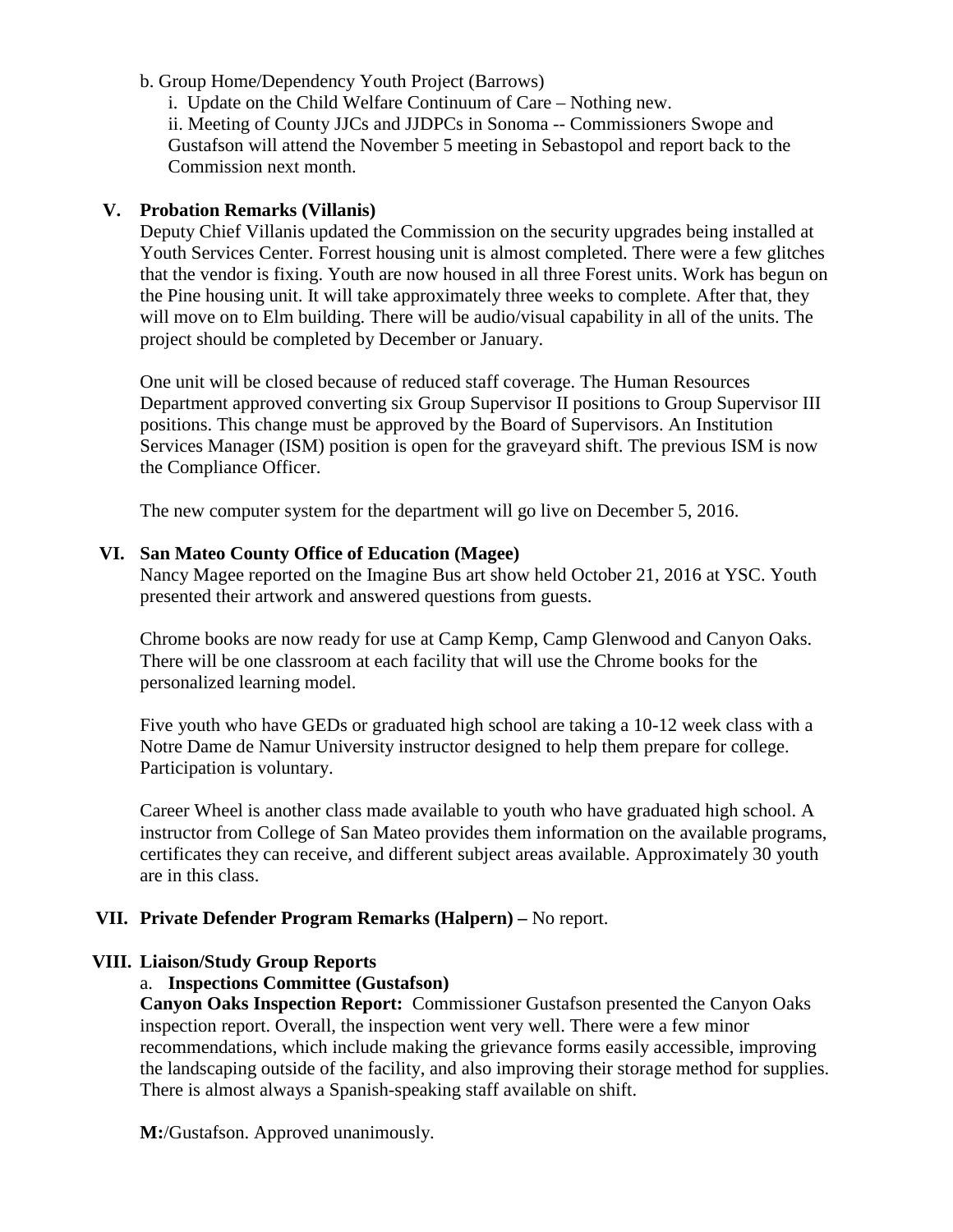**Youth Services Center Inspection Report:** Commissioner Gustafson reported on the Mental Health section of the YSC inspection report. Behavioral Health and Rehabilitation Services (BHRS) has three teams—Assessment, Forensic and a Community-based team. Youth must always be escorted when meeting with a Mental Health Clinician and staff must have visual of the youth at all times. There's no full-time BHRS staff assigned to Glenwood, but there is a part-time staff who goes there 20 hours a week. BHRS has also implemented four on-call rotating staff for emergency calls.

**M:/**Gustafsons**, S:/**Thadaney to approve the Mental Health section of the YSC inspection report. Approved unanimously.

**Update on BART Police Department Inspection Report:** Commissioner Swope contacted the San Bruno BART Police Department and was told they use the San Bruno Police Department. The sergeant checked the logs and found that there were no youth housed in secured or unsecured detention by the BART Police Department in calendar year 2015.

**Correction to Camp Kemp Inspection Report:** Nancy Magee made a correction to the Camp Kemp inspection report. There were 14 girls enrolled and 1 (rather than 8) with an IEP.

**M:/**Gustafsons**, S:/**Barrows to approve the corrected numbers on the Camp Kemp inspection report. Approved unanimously.

## b. **Community Schools Advisory Committee (Valerie Gibbs)**

Commissioner Gibbs reported on their October 20, 2016 meeting. She briefly mentioned the performance data that Nancy Magee presented in previous meetings. She also noted that individualized learning is the next step at Gateway School.

## c. **Educational Advisory Committee (Rollins) --**No Report.

## d. **Court and Probation Liaison (Gustafson)**

Commissioner Gustafson met with Judge Cretan and spoke to him about the Commission's projects. Judge Cretan is interested about what the committee has to say about the Grand Jury report.

e. **Annual Report (Swope) --** Commissioner Swope is working the revisions suggested and will have it for Commission consideration at the November meeting..

## f. **Nominations (Swope)**

Commissioner Swope introduced Melissa Wilson, a potential new Commissioner. She has attended previous meetings and has been interviewed.

**M:**/Gustafson; **S:**/Swope to recommend Melissa Wilson as a new Commissioner. Carried unanimously.

## g. **Legislative Committee (Swope)**

1. SB1052 – Requires law enforcement to allow minors counsel before waiving Miranda Rights. Commissioner Swope reported that Governor Brown vetoed the bill.